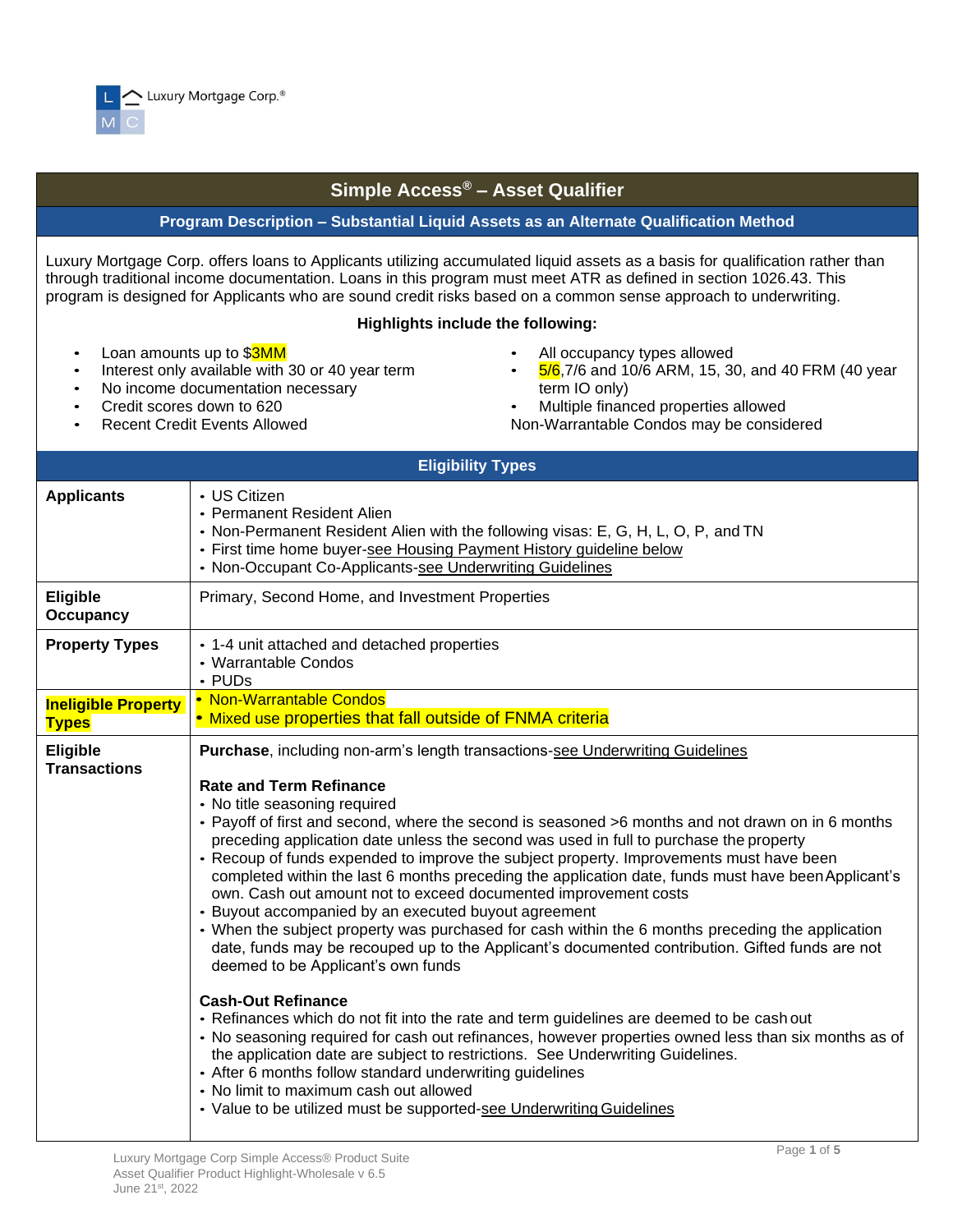|                                             | <b>Credit Requirements</b>                                                                                                                                                                                                                                                                                                                                                                                                                                                                                                                                                                                                                                                                                                                                                                                                                                                                                                                                                                                                                                                                                                                                                                                                                                                                                                                                                                                                                                                                |
|---------------------------------------------|-------------------------------------------------------------------------------------------------------------------------------------------------------------------------------------------------------------------------------------------------------------------------------------------------------------------------------------------------------------------------------------------------------------------------------------------------------------------------------------------------------------------------------------------------------------------------------------------------------------------------------------------------------------------------------------------------------------------------------------------------------------------------------------------------------------------------------------------------------------------------------------------------------------------------------------------------------------------------------------------------------------------------------------------------------------------------------------------------------------------------------------------------------------------------------------------------------------------------------------------------------------------------------------------------------------------------------------------------------------------------------------------------------------------------------------------------------------------------------------------|
| <b>Trade Lines</b>                          | Each Applicant must have three trade lines and a credit history covering 24 months. One trade line<br>must have been active within the last 6 months. At least one trade line must be seasoned 24 months.<br>The same trade line may be used to cover both the 24 month history and active requirement. The<br>trade lines do not need to be open. If an Applicant's spouse is the only Co-Applicant listed, only one<br>Applicant is required to meet this guideline. See <i>Underwriting Guidelines</i> for more details and<br>alternatives.                                                                                                                                                                                                                                                                                                                                                                                                                                                                                                                                                                                                                                                                                                                                                                                                                                                                                                                                           |
| <b>Credit Score</b>                         | • Credit scores allowed down to 620, subject to loan amount and LTV restrictions<br>• Use the lowest middle score for pricing and guideline purposes. In the case of multiple Applicants<br>where one Applicant solely provides at least 75% of the funds being utilized to meet the transaction's<br>total requirements, utilize their middle score.                                                                                                                                                                                                                                                                                                                                                                                                                                                                                                                                                                                                                                                                                                                                                                                                                                                                                                                                                                                                                                                                                                                                     |
| <b>Housing Payment</b><br><b>History</b>    | Housing payment history no greater than 1x30x12 for all mortgages/rental verifications. Note that<br>1x30x12 may carry a pricing adjustment and is limited to max 80 CLTV.<br><b>First Time Home Buyer (FTHB)</b>                                                                                                                                                                                                                                                                                                                                                                                                                                                                                                                                                                                                                                                                                                                                                                                                                                                                                                                                                                                                                                                                                                                                                                                                                                                                         |
|                                             | For standard guideline eligibility, Applicant must be able to document a 12 month rental history within<br>the last three years preceding the application showing 0x30 over the 12 month period. Those who<br>cannot allowed with max 80 LTV, no gifted funds, primary residence or second home only.                                                                                                                                                                                                                                                                                                                                                                                                                                                                                                                                                                                                                                                                                                                                                                                                                                                                                                                                                                                                                                                                                                                                                                                     |
| <b>Significant Credit</b><br><b>Events</b>  | Applicants with any of the following major credit events (bankruptcy, foreclosure, modification, short sale,<br>short pay, deed in lieu, and 120+ day mortgage late) are subject to the below requirements, measured<br>from event completion date or discharge/dismissal to application date:<br><b>Credit Event other than a Foreclosure:</b><br>• 0-2 years removed: Not Eligible<br>•2-4 years removed: Max 75 LTV, max \$1.5MM loan size<br>•>4 years removed: Standard Guidelines<br>Foreclosure:<br>.0-3 years removed: Not Eligible<br>•3-4 years removed: Max 70 LTV, max \$1.5MM loan size<br>•>4 years removed: Standard Guidelines<br><b>Additional Requirements</b><br>• Active NOD or Lis Pendens not allowed. An historic NOD or Lis Pendens is not against guidelines,<br>however the underlying event will be evaluated against the Significant Credit Event and Housing<br>Payment History requirements guidelines.<br>- Judgment/Tax Lien: Must meet one of the following:<br>o Paid off prior to or at closing, or<br>$\circ$ Show 6 month satisfactory payment history, include payment in debt service (to the extent<br>required by guidelines), subordinate if recorded<br>Collections/Charge-Offs: May be excluded if individually less than \$2,500 or in aggregate less than<br>\$10,000. Any that are greater which may affect title must be paid off prior to or at closing. Medical<br>collections are excluded from this requirement regardless of amount. |
|                                             | <b>Income and Assets</b>                                                                                                                                                                                                                                                                                                                                                                                                                                                                                                                                                                                                                                                                                                                                                                                                                                                                                                                                                                                                                                                                                                                                                                                                                                                                                                                                                                                                                                                                  |
| DTI                                         | No DTI is developed for this product. Qualification is based on assets only. Each file must meet a<br>residual income test. Residual income is calculated based on qualifying assets divided over 48 months<br>less monthly obligations. The residual income of the file must meet requirements-see Underwriting<br>Guidelines                                                                                                                                                                                                                                                                                                                                                                                                                                                                                                                                                                                                                                                                                                                                                                                                                                                                                                                                                                                                                                                                                                                                                            |
| <b>Documentation</b><br><b>Requirements</b> | The following are required:<br>- Six months of statements for accounts which are being used towards funds to close and the post-<br>closing reserve requirement. Balances must be verified within 120 days of the note date<br>- Two months of statements for accounts which are being used solely for funds to close.                                                                                                                                                                                                                                                                                                                                                                                                                                                                                                                                                                                                                                                                                                                                                                                                                                                                                                                                                                                                                                                                                                                                                                    |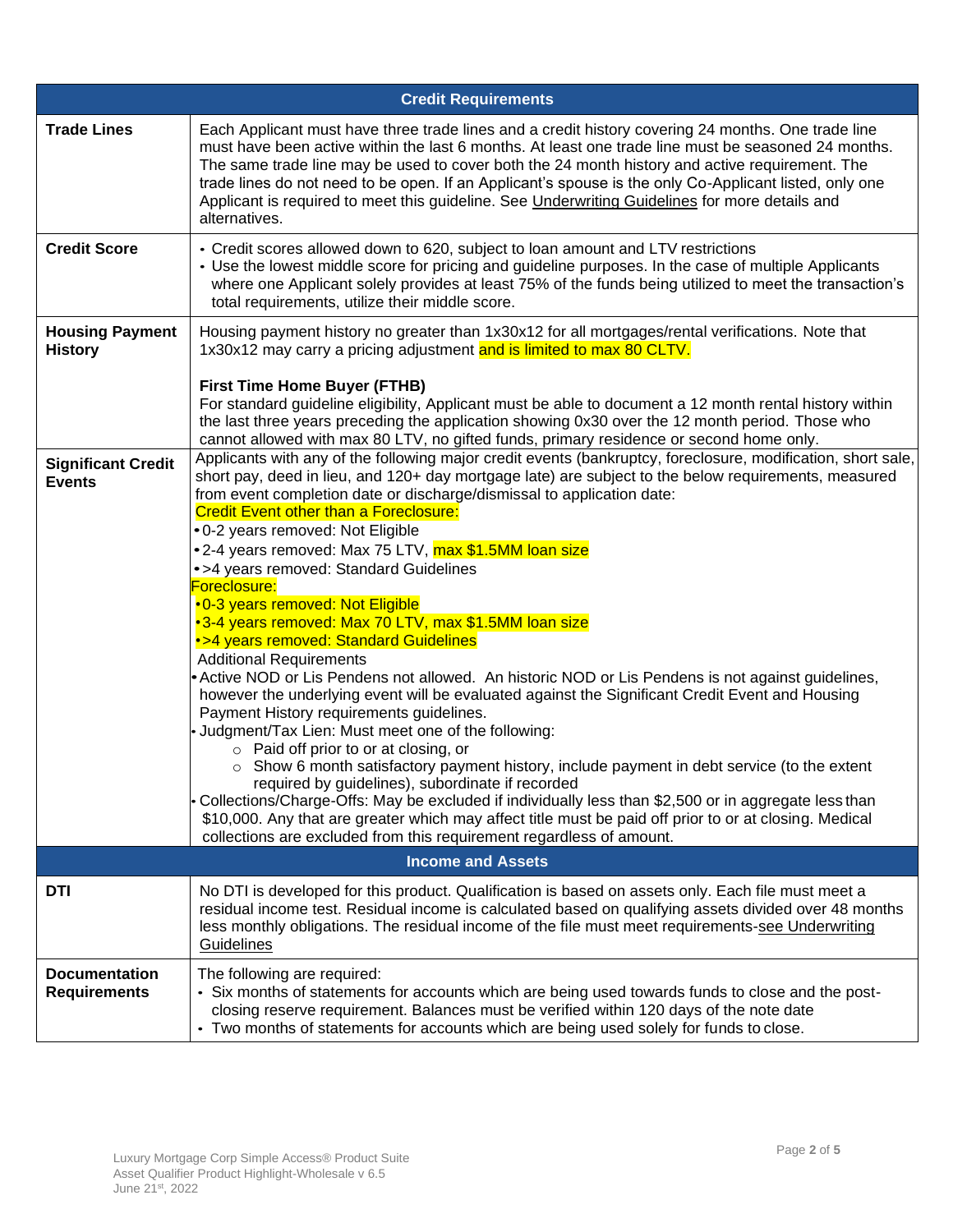| <b>Calculation</b><br><b>Method</b> | Qualification is determined solely based on the Applicant's liquid assets and assets that they can<br>liquidate without restriction.                                                                                                                                                                                                                                                                                                                                                                                                                                                                                                                                                                                                                                                                                                                                                                                                                                                                                                                                                                                                                                                                                                           |
|-------------------------------------|------------------------------------------------------------------------------------------------------------------------------------------------------------------------------------------------------------------------------------------------------------------------------------------------------------------------------------------------------------------------------------------------------------------------------------------------------------------------------------------------------------------------------------------------------------------------------------------------------------------------------------------------------------------------------------------------------------------------------------------------------------------------------------------------------------------------------------------------------------------------------------------------------------------------------------------------------------------------------------------------------------------------------------------------------------------------------------------------------------------------------------------------------------------------------------------------------------------------------------------------|
|                                     | Method 1   Mortgage Only<br>Total post-closing assets must meet 125% of the outstanding mortgage debt for which the Applicant<br>has personal liability, including the proposed mortgage(s) on the subject property.                                                                                                                                                                                                                                                                                                                                                                                                                                                                                                                                                                                                                                                                                                                                                                                                                                                                                                                                                                                                                           |
|                                     | Method 2   Simplified<br>Total post-closing assets must meet 110% of the proposed mortgage(s) on the subject property plus<br>25% of all other outstanding debt (mortgage and consumer).                                                                                                                                                                                                                                                                                                                                                                                                                                                                                                                                                                                                                                                                                                                                                                                                                                                                                                                                                                                                                                                       |
|                                     | Method 3   Traditional<br>Total post-closing assets must meet the sum of the below:<br>• 100% of loan amount<br>• 36 months of total debt service (do not include subject property's PITIA or PITIA on rented properties<br>with documented rental income)                                                                                                                                                                                                                                                                                                                                                                                                                                                                                                                                                                                                                                                                                                                                                                                                                                                                                                                                                                                     |
|                                     | • 36 months of net rental losses on rental properties (do not include subject property's PITIA)                                                                                                                                                                                                                                                                                                                                                                                                                                                                                                                                                                                                                                                                                                                                                                                                                                                                                                                                                                                                                                                                                                                                                |
|                                     | <b>Rental Calculation (Method 3 Only)</b><br>Rental properties are counted on a net basis based on 75% of lease less PITIA to determine impact on<br>debt service. Net rent can never exceed \$0 for determining impact. For example, a property with a<br>lease of \$1,600 and PITIA of \$1,500 would have a \$300 per month added to debt service (\$1,600<br>$*75\% - $1,500 = $300$ .                                                                                                                                                                                                                                                                                                                                                                                                                                                                                                                                                                                                                                                                                                                                                                                                                                                      |
|                                     | <b>Asset Calculations (All Methods)</b><br>Assets are determined based on the below calculation:<br>• Cash and cash equivalents: 100% of face value<br>• Marketable securities (excludes unvested RSUs and Stock options): 80%<br>• Retirement funds: 70% unless if Applicant is of retirement age, then use 80%. If utilizing retirement<br>account, document Applicant's ability to access the funds.<br>• Cash surrender value of life insurance/annuity: 100%<br>• Bitcoin: 50% (100% if liquidated)<br>• To meet asset requirements up to 10% of the assets utilized may come from cash out proceeds                                                                                                                                                                                                                                                                                                                                                                                                                                                                                                                                                                                                                                      |
|                                     | The balance of any loans secured against financial assets being used for asset qualification will be<br>netted against the asset's value before application of the discount.                                                                                                                                                                                                                                                                                                                                                                                                                                                                                                                                                                                                                                                                                                                                                                                                                                                                                                                                                                                                                                                                   |
| <b>Asset Accounts</b>               | • See above requirements for utilizing cash, marketable securities, and retirement funds as funds to<br>close, post-closing reserves, and asset qualification<br>If Applicant is liquidating funds from non-retirement sources, document liquidation and end balance<br>If Applicant is liquidating from retirement accounts, document the liquidation and end balance<br>• 1031 exchanges eligible for investment properties. See Underwriting Guidelines for more detail.<br>. Business funds may be used for funds to close provided the Applicant(s) own(s) a minimum of 51%<br>combined ownership of the business. The amount funds that may be utilized is based on the<br>Applicant's percentage of ownership. Applicant(s) must provide either:<br>$\circ$ A letter from Applicant's CPA, EA, or licensed tax preparer stating that the Applicant(s) may<br>access the business funds and that the withdrawal will have no adverse impact; or<br>$\circ$ A letter from the Applicant(s) stating that they may access the business funds and Cash Flow<br>Analysis to document that the withdrawal will have no adverse impact-see Underwriting<br><b>Guidelines</b><br>• Cash out proceeds NOT be used to meet the reserve requirement |
| <b>Gifted Funds</b>                 | • Gift funds are allowed for funds to close only. A 5% contribution from Applicant's own funds is                                                                                                                                                                                                                                                                                                                                                                                                                                                                                                                                                                                                                                                                                                                                                                                                                                                                                                                                                                                                                                                                                                                                              |
|                                     | required. No Applicant contribution is required for primary residences with LTVs <= 80, except<br>as otherwise specified.<br>• Gifts must be documented in compliance with FNMA requirements and be from immediate family<br>members-see Underwriting Guidelines.<br>• Gifts of equity are allowed, max 75 LTV. No Applicant contribution is required on a primary<br>residence or a second home. A 5% Applicant contribution is required for investment properties                                                                                                                                                                                                                                                                                                                                                                                                                                                                                                                                                                                                                                                                                                                                                                            |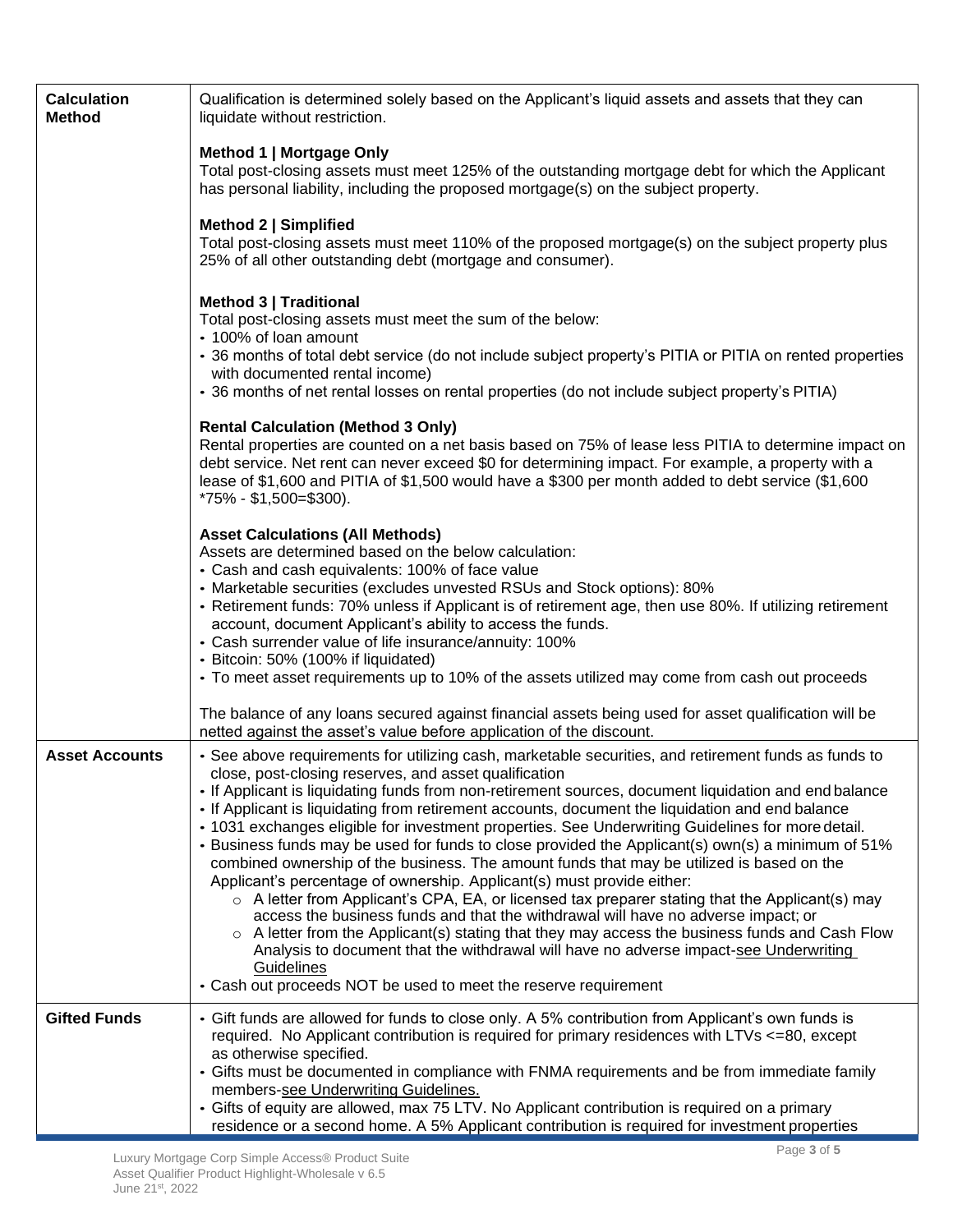|                                        | <b>Liabilities</b>                                                                                                                                                                                                                                                                                                                                                                                                                                                                                                                                                                                                                                    |  |  |  |  |  |  |  |  |  |
|----------------------------------------|-------------------------------------------------------------------------------------------------------------------------------------------------------------------------------------------------------------------------------------------------------------------------------------------------------------------------------------------------------------------------------------------------------------------------------------------------------------------------------------------------------------------------------------------------------------------------------------------------------------------------------------------------------|--|--|--|--|--|--|--|--|--|
| Alimony/Child<br><b>Support</b>        | Alimony and child support are included part of the Applicant's debt service.                                                                                                                                                                                                                                                                                                                                                                                                                                                                                                                                                                          |  |  |  |  |  |  |  |  |  |
| <b>Installment Debt</b>                | Installment loans must be included in the DTI. Installment debt with less than 10 months' worth of<br>payments remaining may be excluded from DTI, as long as the Applicant has the assets to make the<br>remaining payments. Applicants may pay down the debt such that the remaining balance is less than<br>the sum of 10 months' worth of payments. The assets used must be sourced. Loans secured by<br>financial assets (margin loan, 401(K) loan, etc.) do not need to be included in the debt service provided<br>the asset balance exceeds the loan balance.                                                                                 |  |  |  |  |  |  |  |  |  |
|                                        | <b>Other Highlights</b>                                                                                                                                                                                                                                                                                                                                                                                                                                                                                                                                                                                                                               |  |  |  |  |  |  |  |  |  |
| <b>Appraisal /</b><br><b>Valuation</b> | • Loan amount up to \$2MM, one appraisal required<br>• Loan amount over \$2MM, two appraisals required                                                                                                                                                                                                                                                                                                                                                                                                                                                                                                                                                |  |  |  |  |  |  |  |  |  |
|                                        | All appraisals are subject to underwriting review and acceptance. Loan amounts >\$1.5MM and up to<br>\$2MM may not utilize a CU score in lieu of a CDA. Additional appraisal due diligence may be<br>required at the discretion of underwriting.                                                                                                                                                                                                                                                                                                                                                                                                      |  |  |  |  |  |  |  |  |  |
|                                        | • Purchase: lesser of purchase price or appraised value<br>- Refinance (all types): For cash out refinances where the property is owned less than six months as<br>of the application date, lesser of purchase price or appraised value must be utilized. For all other<br>transactions where the property is owned less than 12 months as of the application date, current<br>value may be used provided the value is supported both by appraisal and a CDA with a variance<br>not greater than 10%. If value not supported, use lesser of purchase price plus documented<br>improvements or market value. If more than 12 months, use market value. |  |  |  |  |  |  |  |  |  |
| Geographic<br><b>Eligibility</b>       | The following states are eligible: AL, AR, AZ, CA, CO, CT, DC, DE, FL, GA, IL (no IO loans), LA, MA,<br>MD, ME, MI, MN, NH, NC, NJ, NM, NY (no NY subprime), OH, OR, PA, RI, SC, TN, TX, UT, VA, WA,<br>WI, WY.<br>Restrictions:<br>• Texas CO Refinances-IO not allowed on 50(a)(6) transactions-see Underwriting Guidelines for<br>additional restrictions                                                                                                                                                                                                                                                                                          |  |  |  |  |  |  |  |  |  |
| <b>Reserves</b><br><b>Required</b>     | No reserves needed apart from the post-closing liquidity outlined in Calculation Method above.                                                                                                                                                                                                                                                                                                                                                                                                                                                                                                                                                        |  |  |  |  |  |  |  |  |  |
| <b>Title Vesting</b>                   | • Individual names as joint tenants, community property, or tenants in common<br>• Living trusts meeting FNMA's requirements<br>• Blind Trusts-see Underwriting Guidelines for requirements<br>• Limited Liability Corporations-see Underwriting Guidelines for requirements<br>• Partnerships/Corporations-see Underwriting Guidelines                                                                                                                                                                                                                                                                                                               |  |  |  |  |  |  |  |  |  |
| <b>ARM Terms</b>                       | • Margin = $4.250%$<br>• Index = 30 Day Average of SOFR<br>• Caps = $2/1/5$<br>• Floor Rate = Note Rate<br>• Adjustment Period = 6 Months                                                                                                                                                                                                                                                                                                                                                                                                                                                                                                             |  |  |  |  |  |  |  |  |  |
| <b>Interest Only</b>                   | Interest Only features are allowed on ARMs and FRMs. The IO period is 10 years. Standard<br>guidelines apply. 40 year term: max 80 LTV and is not eligible on 5/6 ARM                                                                                                                                                                                                                                                                                                                                                                                                                                                                                 |  |  |  |  |  |  |  |  |  |
| Qualifying<br><b>Payment</b>           | To determine the P&I component of the Qualifying Payment, utilize the below (except as otherwise<br>specified):<br>• Fixed Rate: Utilize the start rate over the amortizing term<br>• Amortizing ARM: Utilize the greater of the start rate or the index plus margin, amortized over full term<br>of the loan<br>• FRM/ARM with IO Feature: Utilize the greater of the start rate or the index plus margin, with a<br>payment calculated based on the amortizing term of the loan after the end of the IO period.                                                                                                                                     |  |  |  |  |  |  |  |  |  |